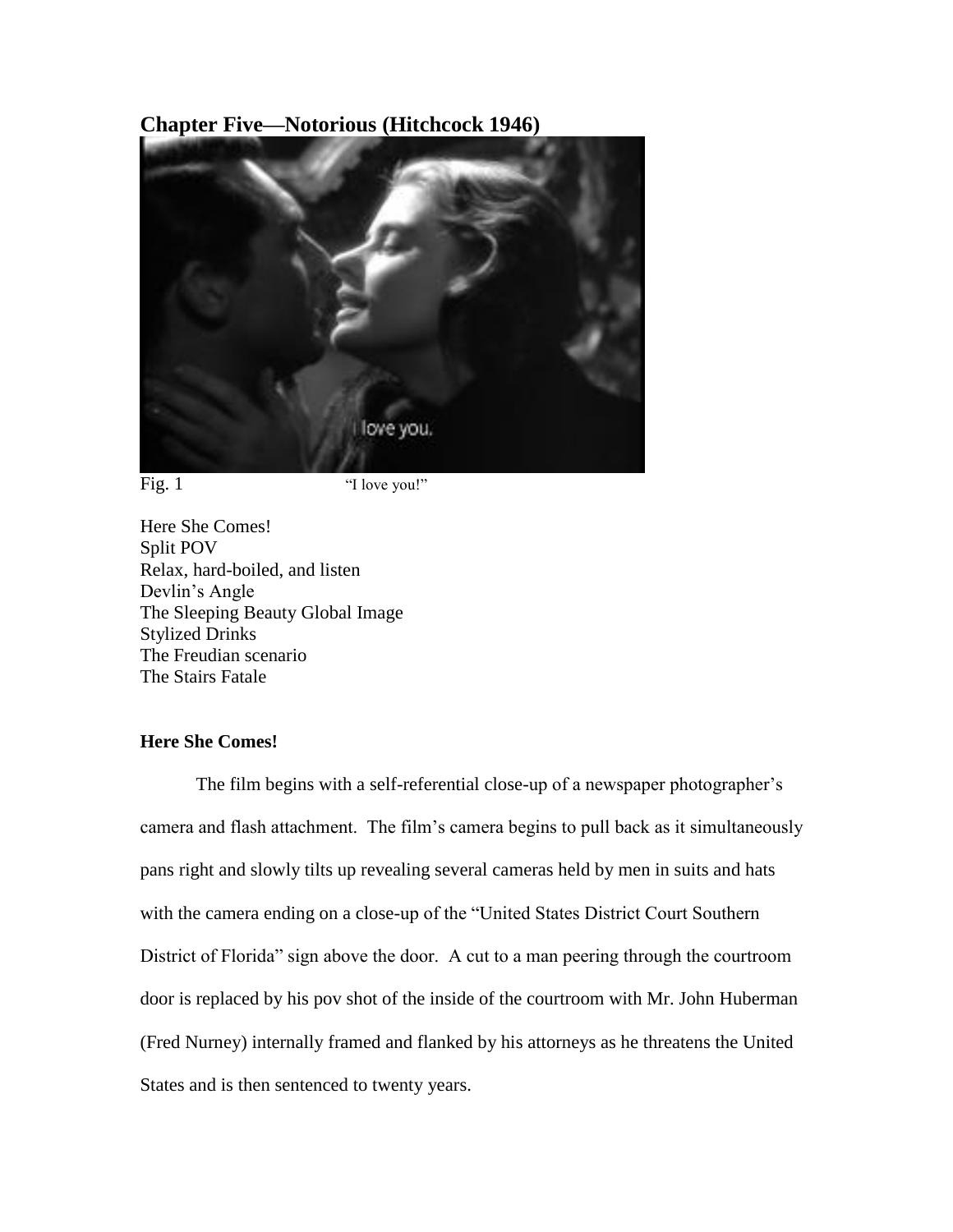The peering man then announces, "Here *she* comes," rather than the expected "here he comes," and the reporters and photographers prepare to snap several shots of Alicia Huberman (Ingrid Bergman) as she exits the courtroom, interrogated by reporters who hound her with questions regarding her father's treason. With her face cast in a femme fatale shadow by her fashionably large hat, the over-exposing light of the flashbulbs and the pestering questions soon startle her. Alicia tells Devlin during their first meeting: "I'm a *marked* woman you know." It is not until the next morning when Devlin (Cary Grant) reveals a secret recording of her patriotic denouncing of her father ("We've had your bungalow wired for six months") that we learn she is not the untrustworthy femme fatale traitor we are encouraged to suspect at the beginning of the film. Alicia as object of the gaze (and of the hearing) of many men is announced here at the beginning of the film and it contributes to her status as spectacle for both Devlin, the audience, and later, Alex Sebastian (Claude Rains). While Alicia is soon cleared of femme fatale suspicions regarding the film's audience, (not unlike Mildred Pierce), she is about to become a deadly one for Alex.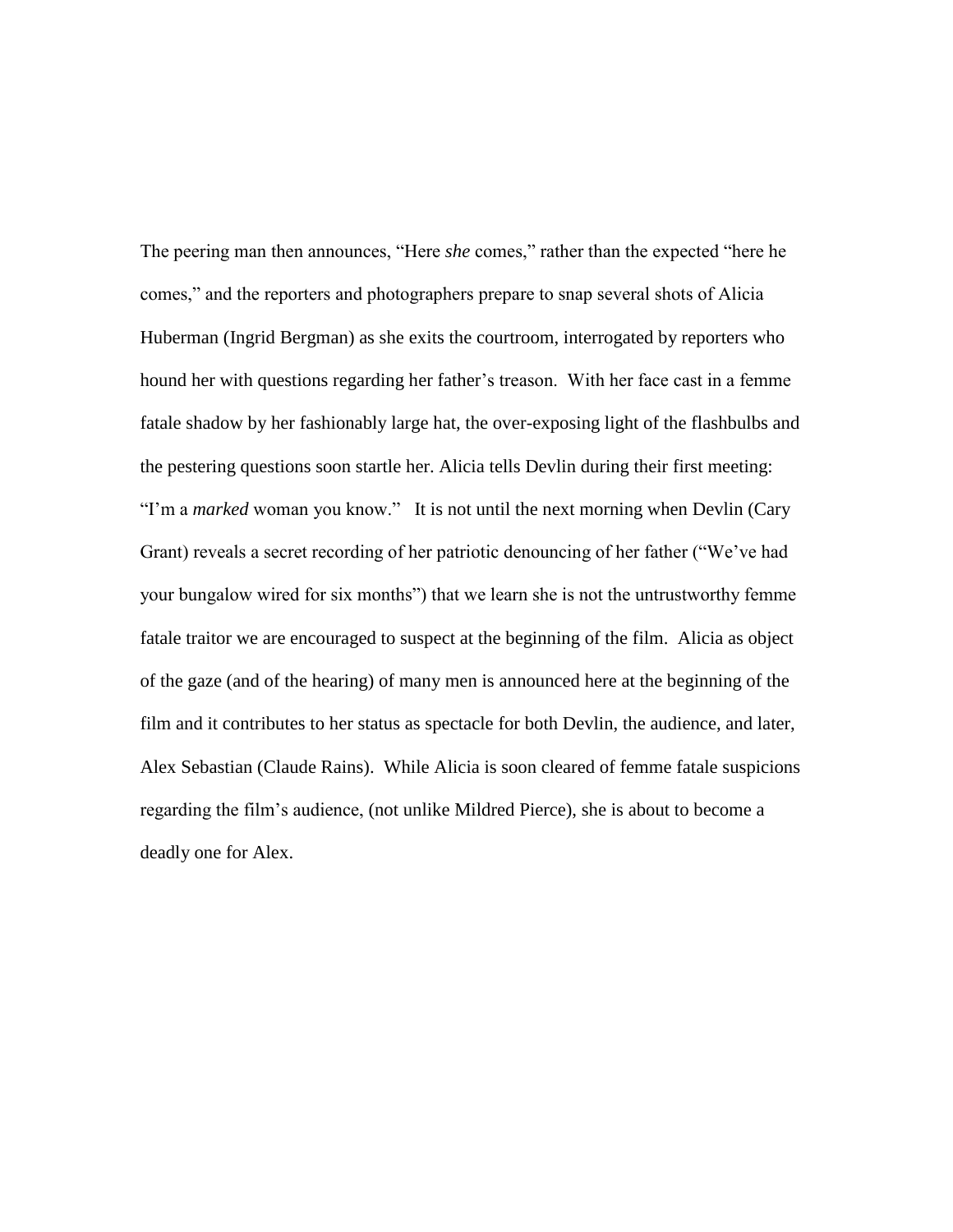

Fig. 2 Cameras and peering men announce Alicia as spectacle/A femme fatale shadow is soon over-exposed by flashbulbs.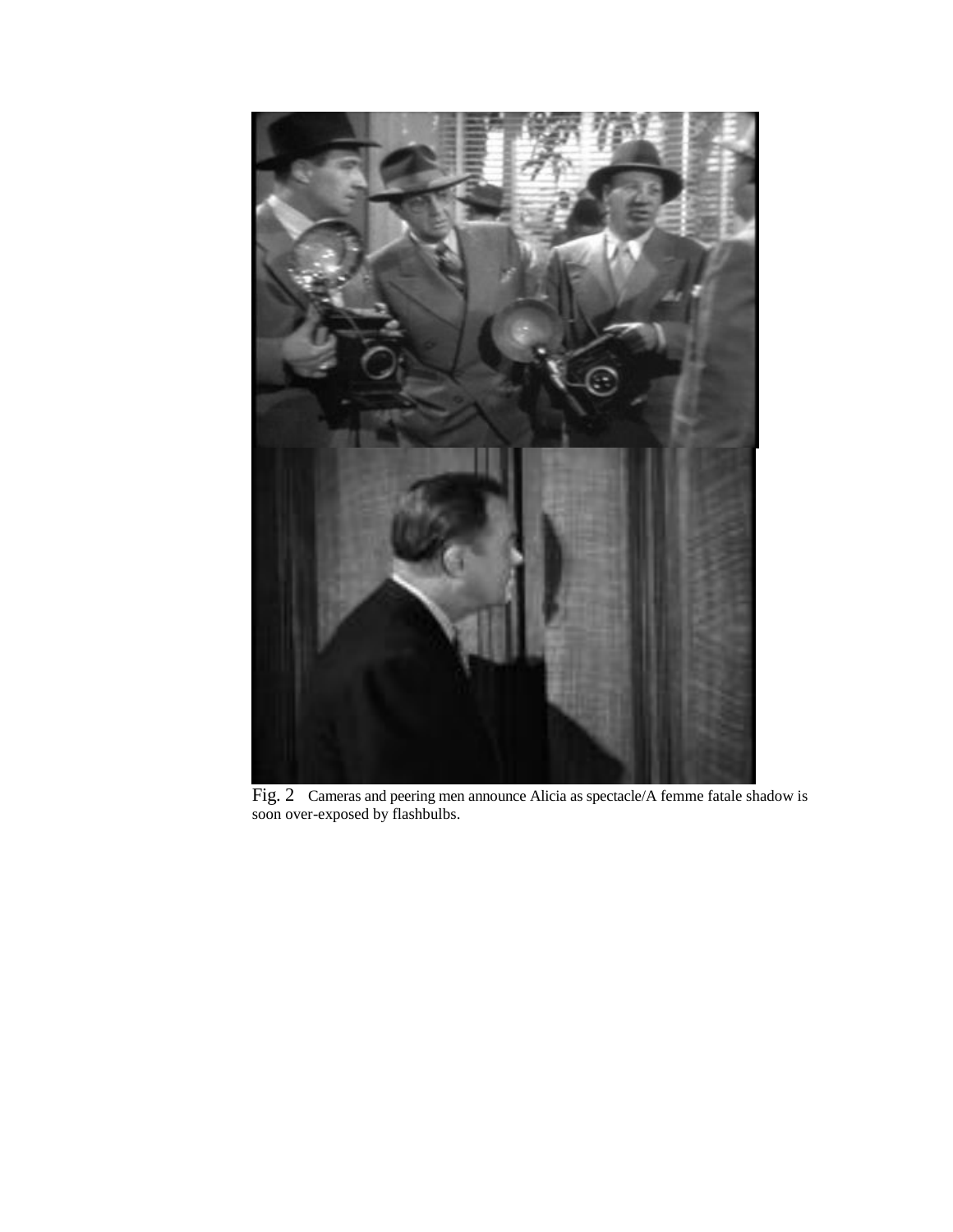

Fig. 3 A femme fatale shadow is soon over-exposed by flashbulbs

Splitting pov shots between Alicia and Alex encourages this femme fatale perspective. Alicia's first pov shot occurs when her hair is blown in her face while driving, we see through her eyes via an obscured lens. Sebastian's first privileged view is how he sees her, face hidden by her hat, as she rides on a horse next to him at the club. Then later another Alex pov shot when he sees Devlin and Alicia while moving through the crowded party, kissing outside of the wine cellar, etc.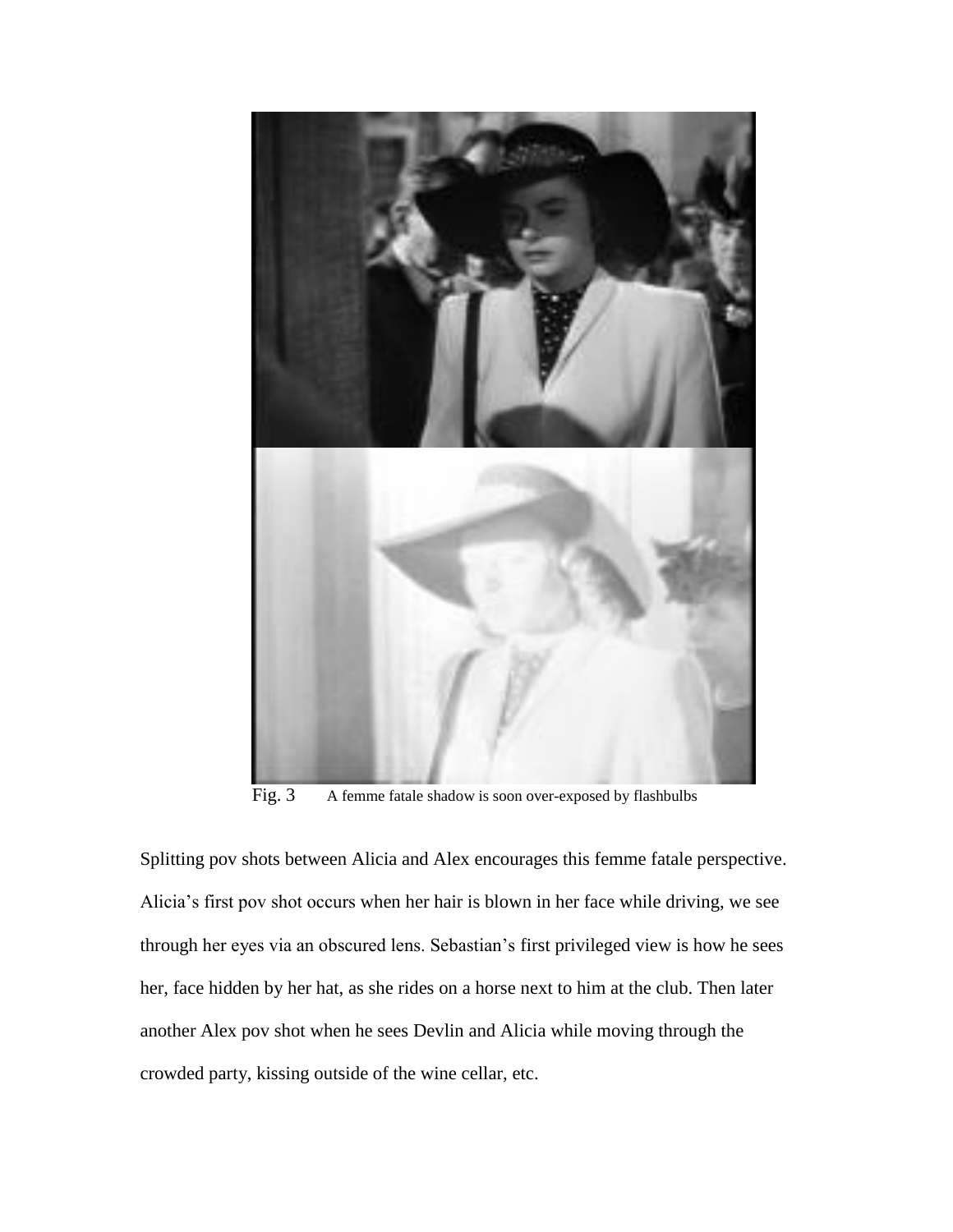# **Split POV**

Beyond questions of Alicia's trustworthiness, why does Hitchcock split pov shots with both Alicia and Alex?



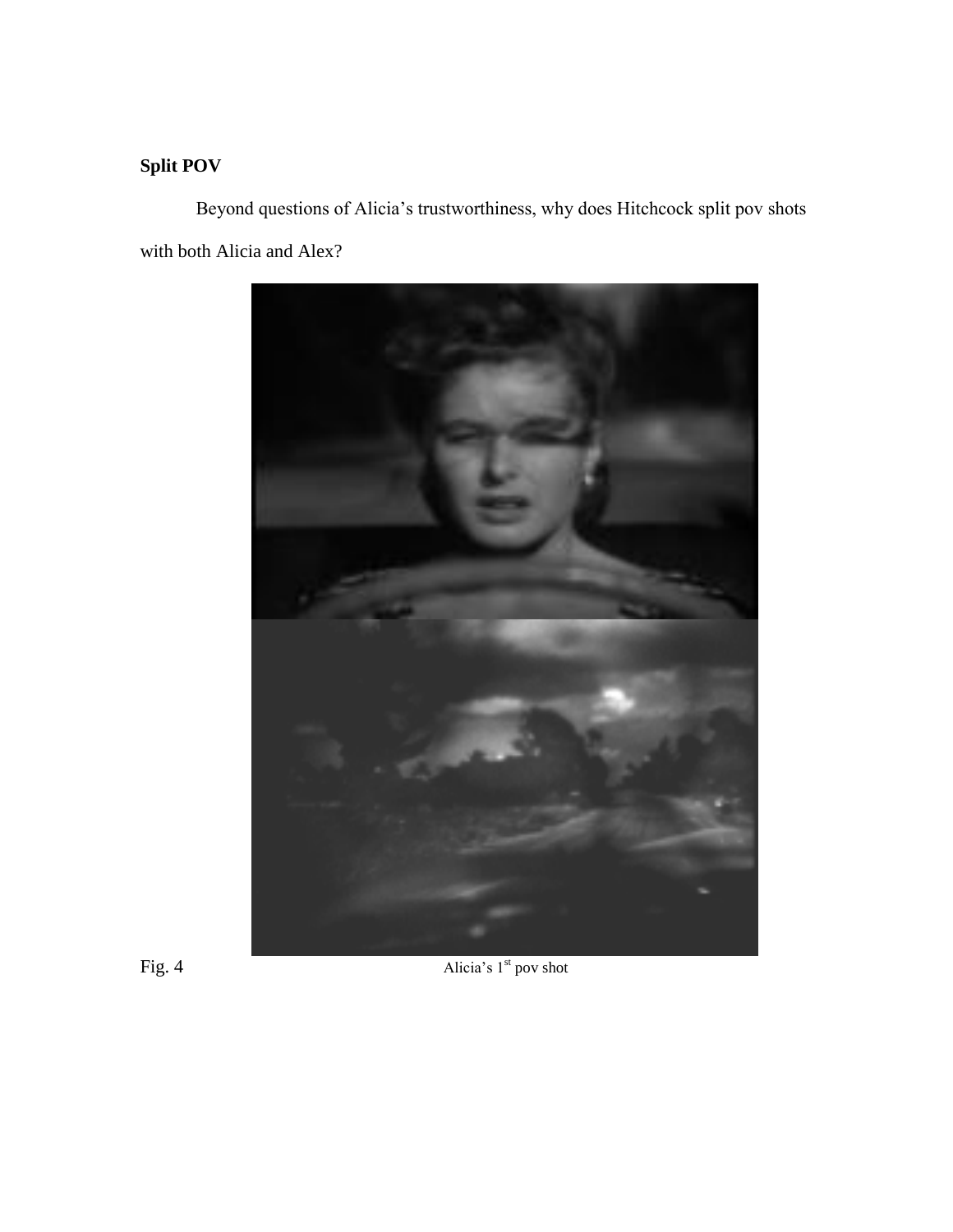

Fig. 5 Alex's first pov shot spying on the mysterious feminine spectacle offered up to him by Devlin

As discussed in the next chapter when analyzing *Vertigo*, Hitchcock is fond of splitting pov and does so for varying reasons. Just as *Vertigo* clearly refers to Scotty and his condition and the action is mostly seen through his eyes making it his movie, so Alicia is the *notorious* woman for whom both Devlin and Alex fall, with Devlin putting on a hardboiled façade of resistance and Alex jumping in head first. *Maltese Falcon* rehearses a similar narrative trajectory with Spade resisting and his partner, Archer, jumping and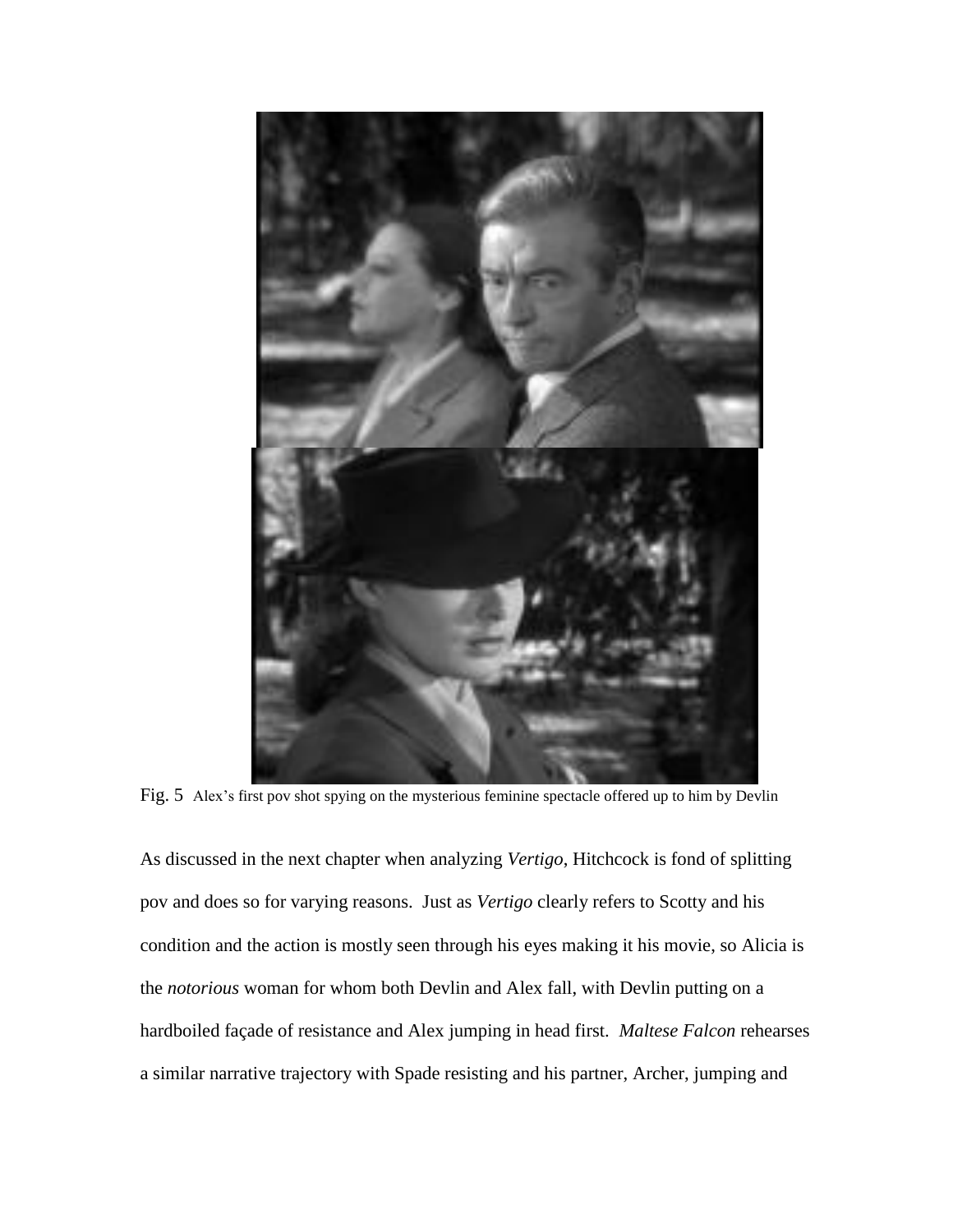Alex and Archer suffer similar fates. However in both *Notorious* and *Vertigo* pov is split in that we observe *both* Scotty's *and* false Madeleine's povs, as we share both Alicia's and Sebastian's here. And just as *Maltese Falcon* is not truly about that pricey *rara avis*, but the love dance Spade and O'Shaughnessy perform as prelude to Spade's business concerns, so *Notorious* (Hitchcock 1946) is less about the uranium ore the Nazis are experimenting with—what Hitchcock liked to call the Maguffin—and more about the hardboiled love dance between Alicia and Devlin.

#### **Relax, hard-boiled, and listen**

In fact, the entire film concerns itself with Alicia's attempts to get Devlin to say "I love you," a quest even reflected in her conversations with others: "Do you love me, Commodore?" It is not until the plucky Mata Hari is bed ridden and near death that Devlin as Prince Charming is able to overcome his "fathead" pride and utter the magic words that keep her alive. When Alicia protests hearing the surreptitious recording of her patriotic denunciation of her father, Devlin says: "Relax, hard-boiled, and listen," diagnosing her hardboiled affliction similar to his. It takes one to know one.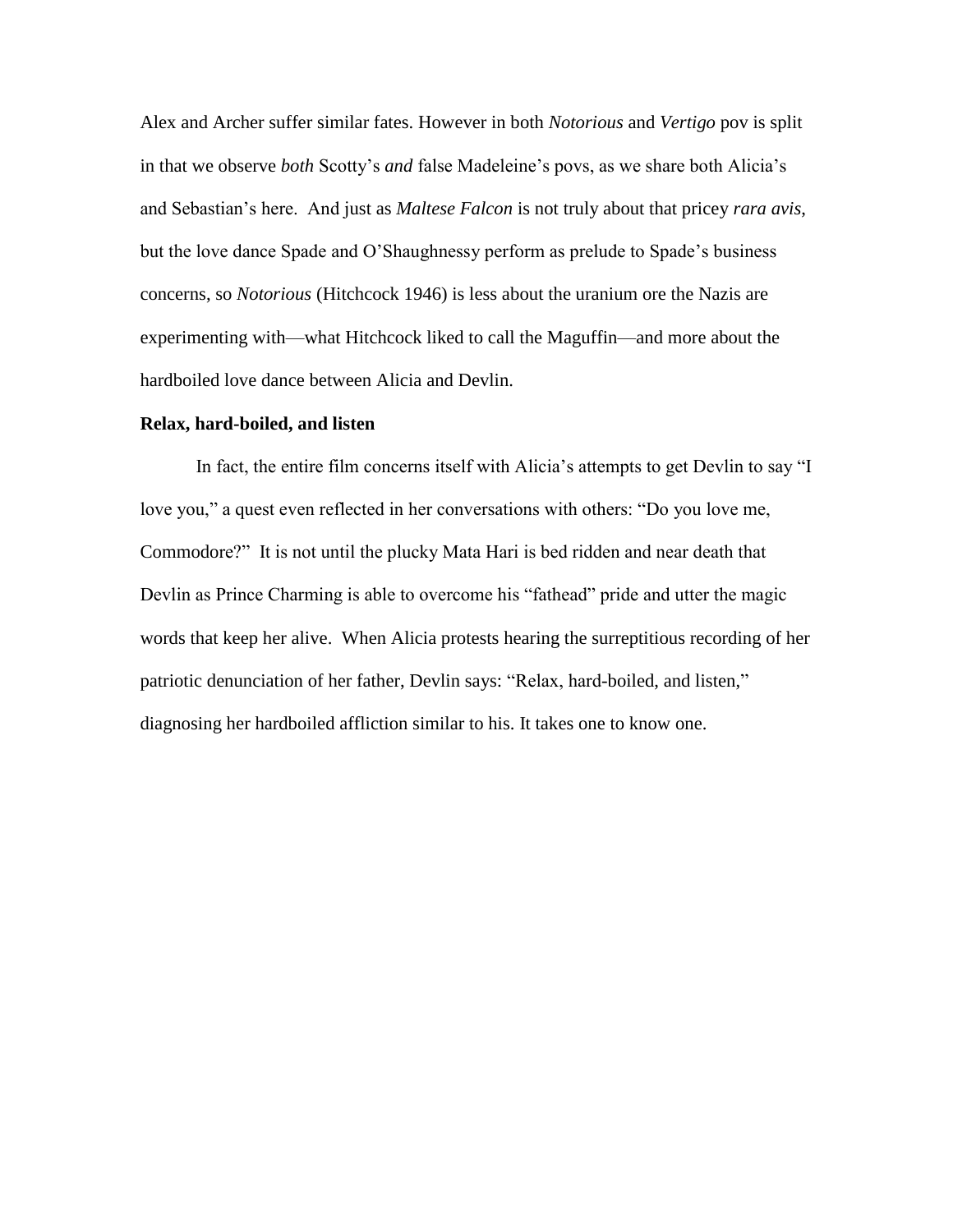

Fig. 4 "Relax, hard-boiled, and listen."

During the first meeting between Alicia and Devlin in her Miami bungalow, the two future lovers, in true hardboiled fashion, cynically discuss a love song (Roy Webb) Alicia has been obsessing over, replaying it all evening. Devlin asks her: "Why do you like that song?" After giggling, Alicia retorts: "Because it's a lot of hooey," followed by an attempt at seriousness, but the next line is delivered as if by rote: "There's nothing like a love song to give you a good laugh." Not to be out hard-boiled, Devlin agrees: "That's right." Alicia dismisses the entire evening with" "It has been a perfectly hideous party!"

# **Devlin's Angle**

Throughout the party scene Devlin is off center left with his back to the camera and in deep shadow, even when Alicia addresses him. Frustrating for the audience whose curiosity is piqued and alienated in a Brechtian fashion about this devilishly-named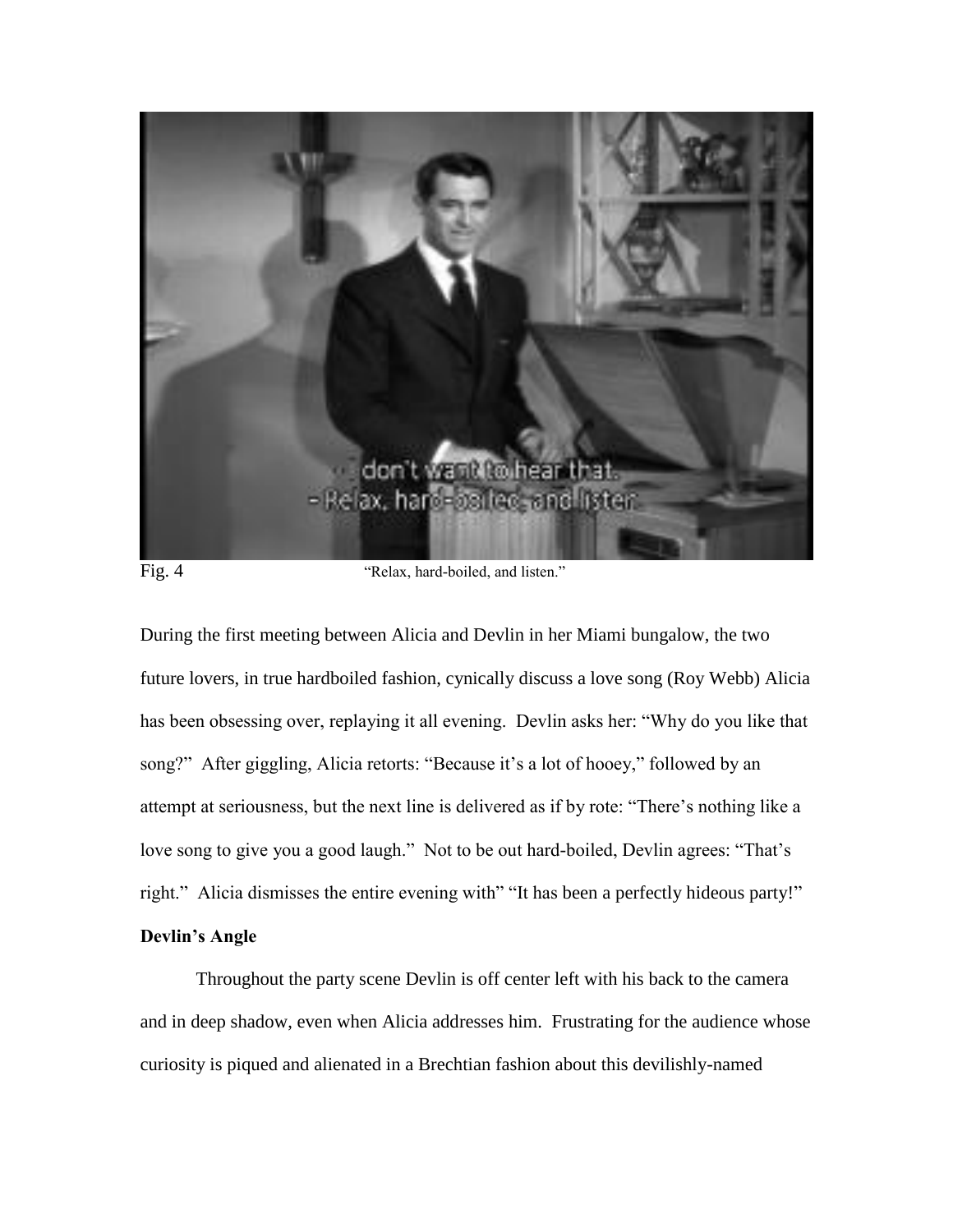stranger, his authentic feelings remain a mystery to both Alicia and the audience for most of the film.



Fig. 6 Devlin in shadow mystifies and invites the audience to share Alicia's mistrust and frustration.

It is not until the end of this party scene that the camera pans left to a soft focus close-up of the back of Devlin's head then fades to black and lap dissolves to a brief time after all ambulatory guests have left to reveal the face of Devlin. The camera, beginning in nearly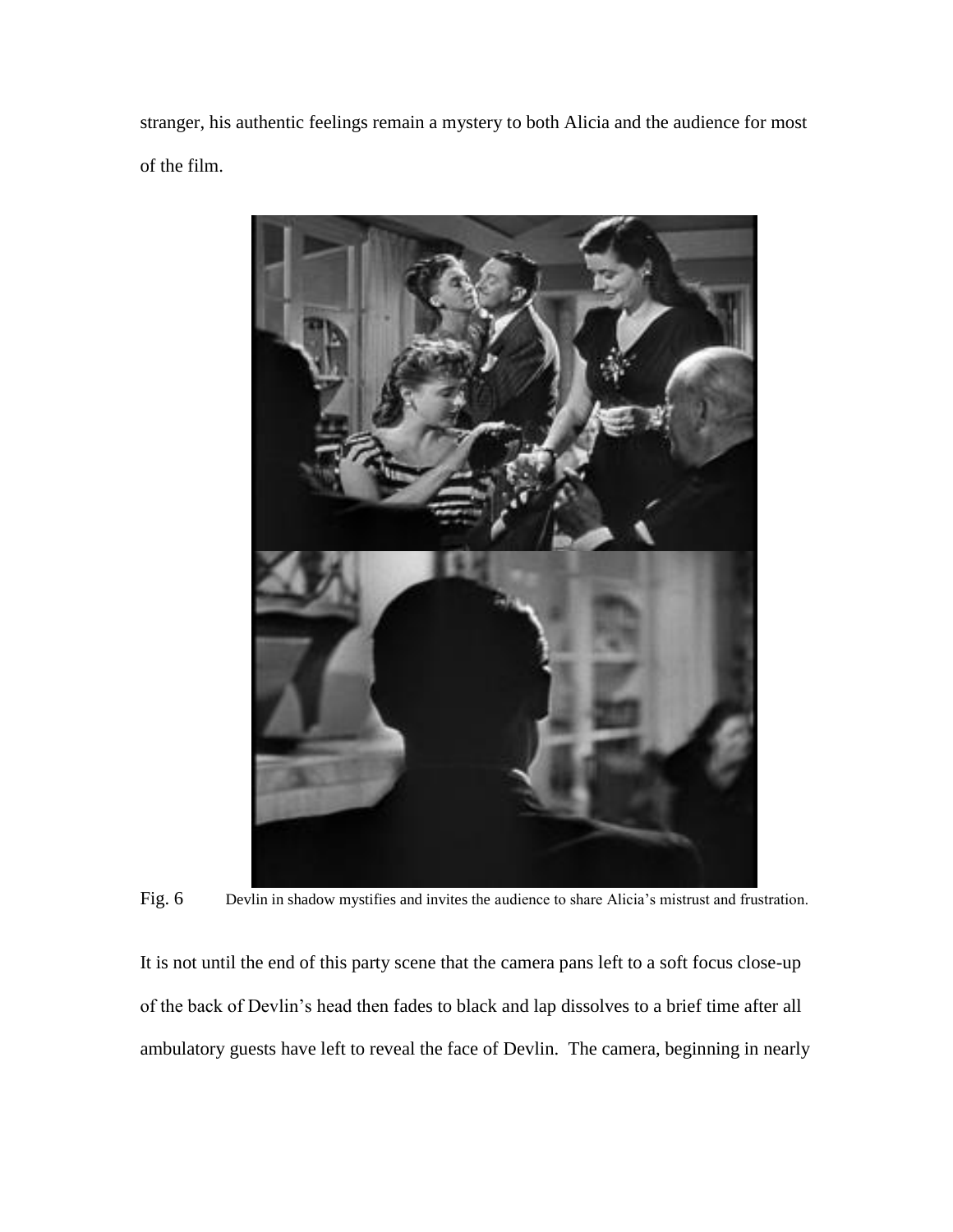the same position as the previous shot, circles around Devlin to present both Devlin and Alicia in a medium two shot with Alicia's love song now playing.

After an adventurous joy ride whereby Alicia unsuccessfully attempts to "wipe that grin off" Devlin's face, she discovers he's a "copper" and receives a brutal knockout punch by Devlin with his back again to the audience. Alicia is then discovered in the first of several distinct poses throughout the film reclining in bed, weak and vulnerable. Hitchcock continues the inventive and liberated use of camera in this morning after scene with a near 180-degree sweep of the camera depicting Alicia's point of view as she tries to wrestle with who this tall (reportedly 6'2"), dark stranger might be. His image begins leaning in the doorway of her bedroom cast in shadow, which calls up his introduction at the party, and then rotates upside down as he towers over her. At this point he has secret information about her and the full authority of the American government behind him. Alicia attempts to figure out his "angle," which Director of Photography Ted Tetzlaff's camera so aptly embodies. Several times in the film, the dialogue coyly articulates the visual imagery.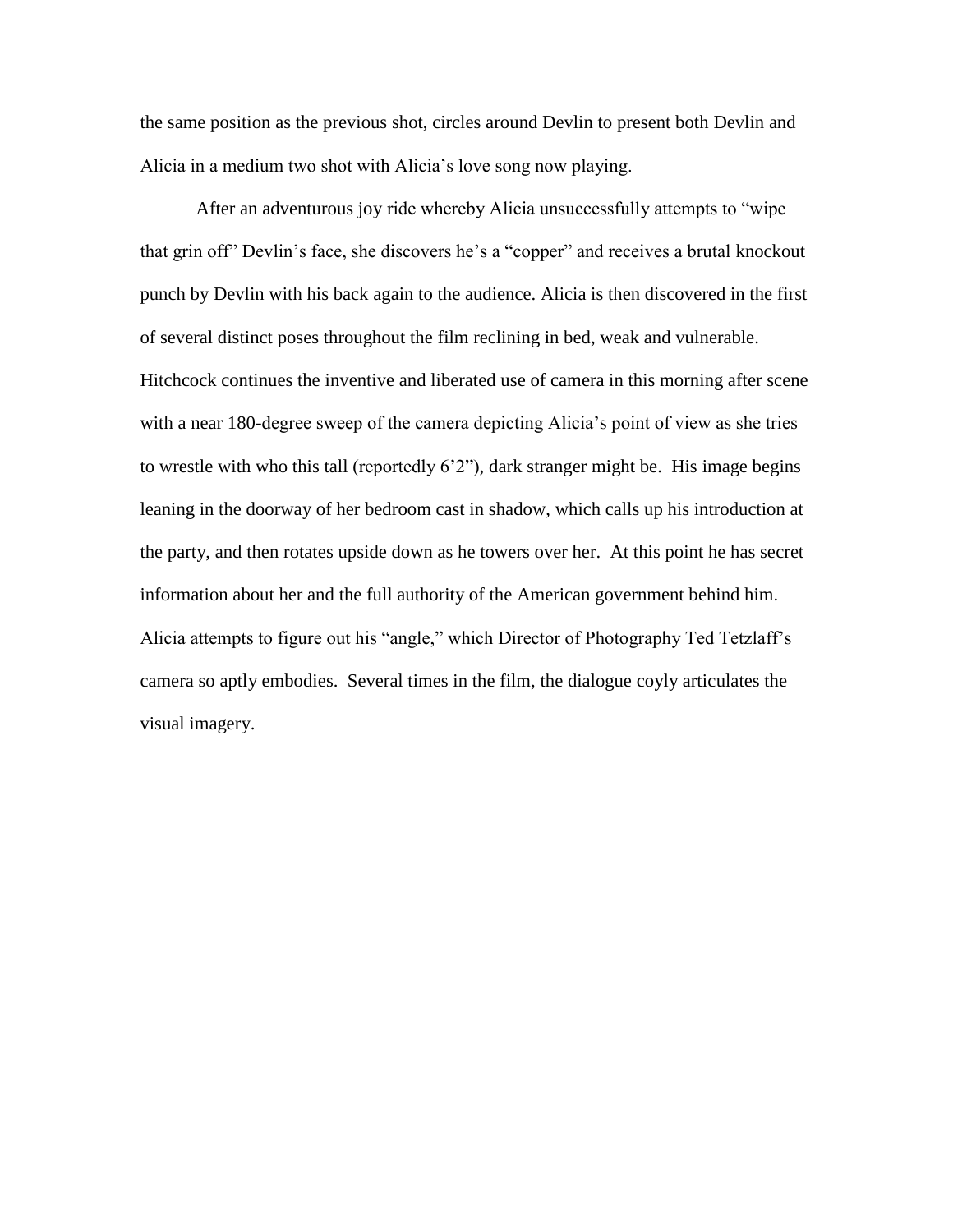

Fig. 6 **"What's your angle?"** "What angle?"

Before analyzing further the drinking element at the heart of this film, let us look at one other stylized set piece as witnessed from Alicia's point of view: the famous merging of Mother and Son shadows. The Sebastians rehearse an outburst of emotion similar to Emil Hupka's when they insist Dr. Anderson has picked up the wrong coffee cup, signaling to Alicia their dastardly poisonous plan. Following a series of pov zooms in on both Mother and Son accompanied by Roy Webb's spine-tingling music, Alicia in a fit of vertigo-inducing recognition attempts to escape her chair and her assassins. Alex and Madame's voices take on the eerie echo of Alicia's drug-induced haze as their images flutter, weave, and become darkened shadows. As she makes her way toward the door she views their shadows cast there and then they begin to uncannily merge. Does this merging suggest Alicia's understanding that she is up against an inseparable team of Nazi ghouls? She passes through the door to the hallway and looks upon the intimidating, and now undulating, stairway, and faints upon the chessboard floor, filling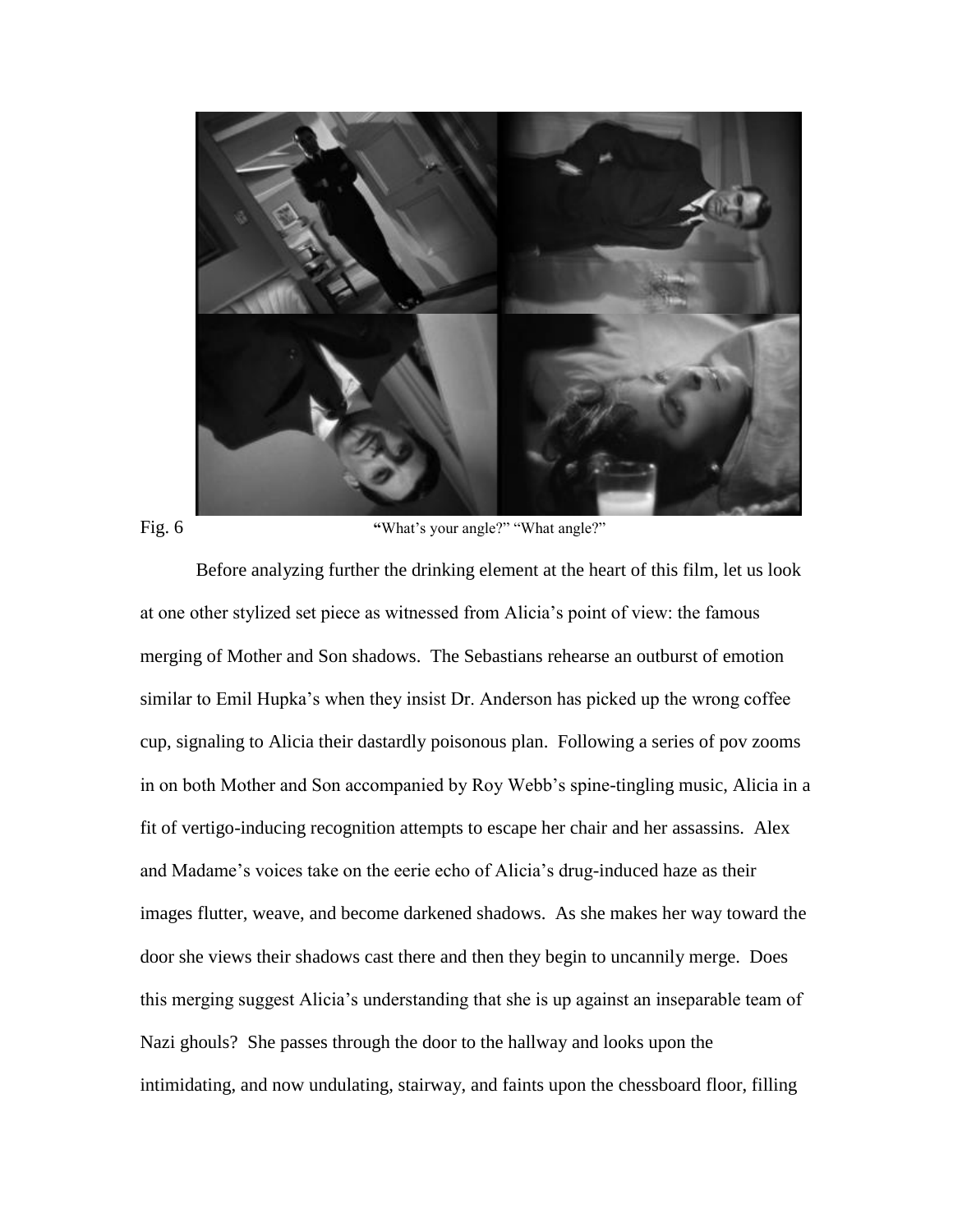that pawn-like space earlier marked out by Alex when he discovers he has married an American agent.



Fig. 7 An inseparable Mother/Son team of Nazi ghouls

Hitchcock's stunning visual language abounds in this film, and serves as an ideal film to closely study in order to understand the extent to which style can contribute to meaning.

## **The Sleeping Beauty Global Image**

Devlin first orders the hung-over Alicia to drink the remedy he has concocted to revive her and later in the film she is encouraged by Alex to drink her poison-laced coffee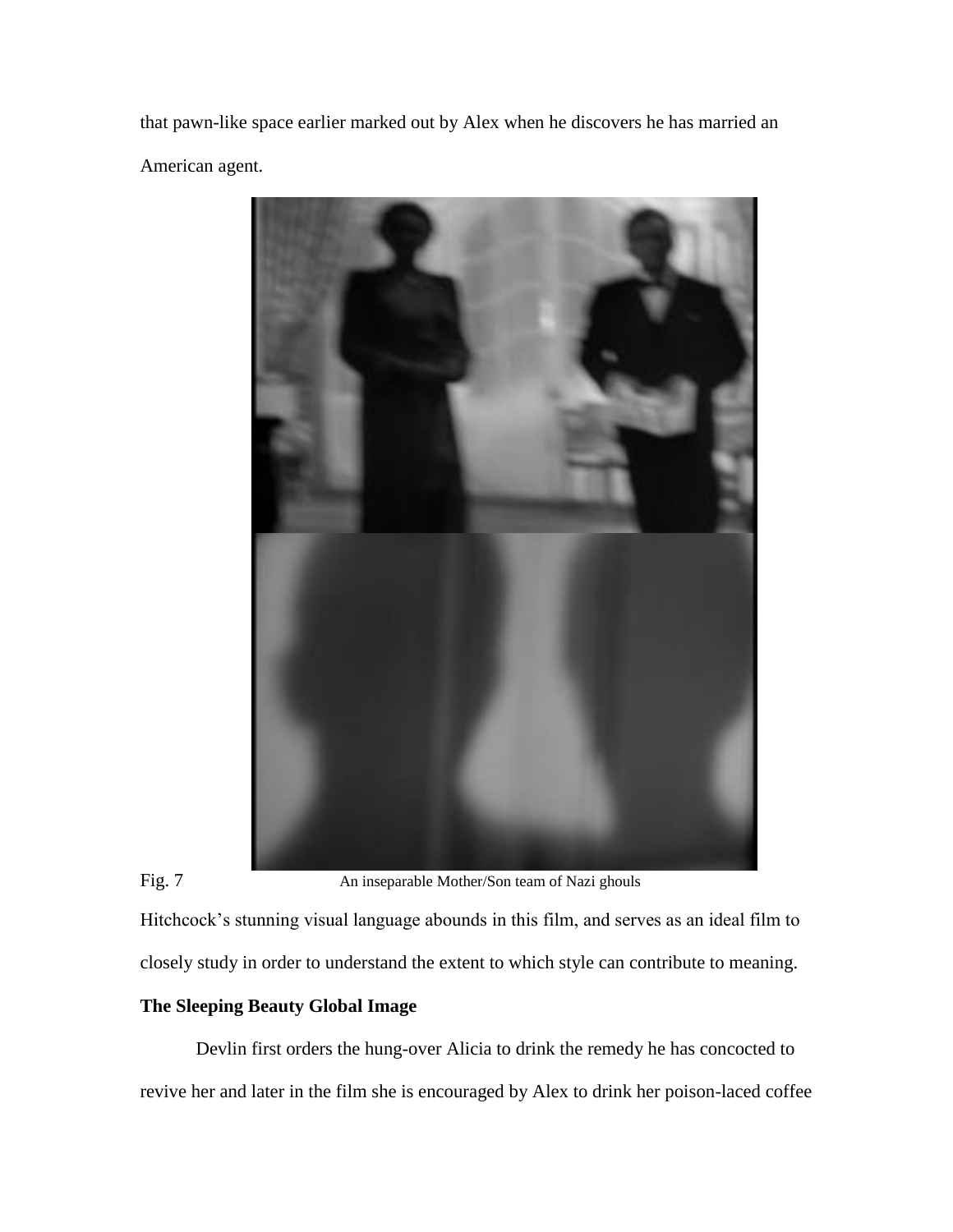to slowly kill her. As Alex confesses to his rejoicing Mother (who lights a cigarette in celebration that she has won her son back) that he has married an American agent, there is an insert shot of a graphic match from the early Florida "morning after" shot of Alicia recumbent in bed followed by another shot of Madame Sebastian joyfully smoking. It is not until Prince Charming Devlin arrives and awakens Sleeping Beauty Alicia from her poisonous slumber that the recumbent damsel is fully rescued and ready to hear his love song. The script must first render the previously tough and stubborn Alicia completely vulnerable on her deathbed before Alex can confidently profess his love.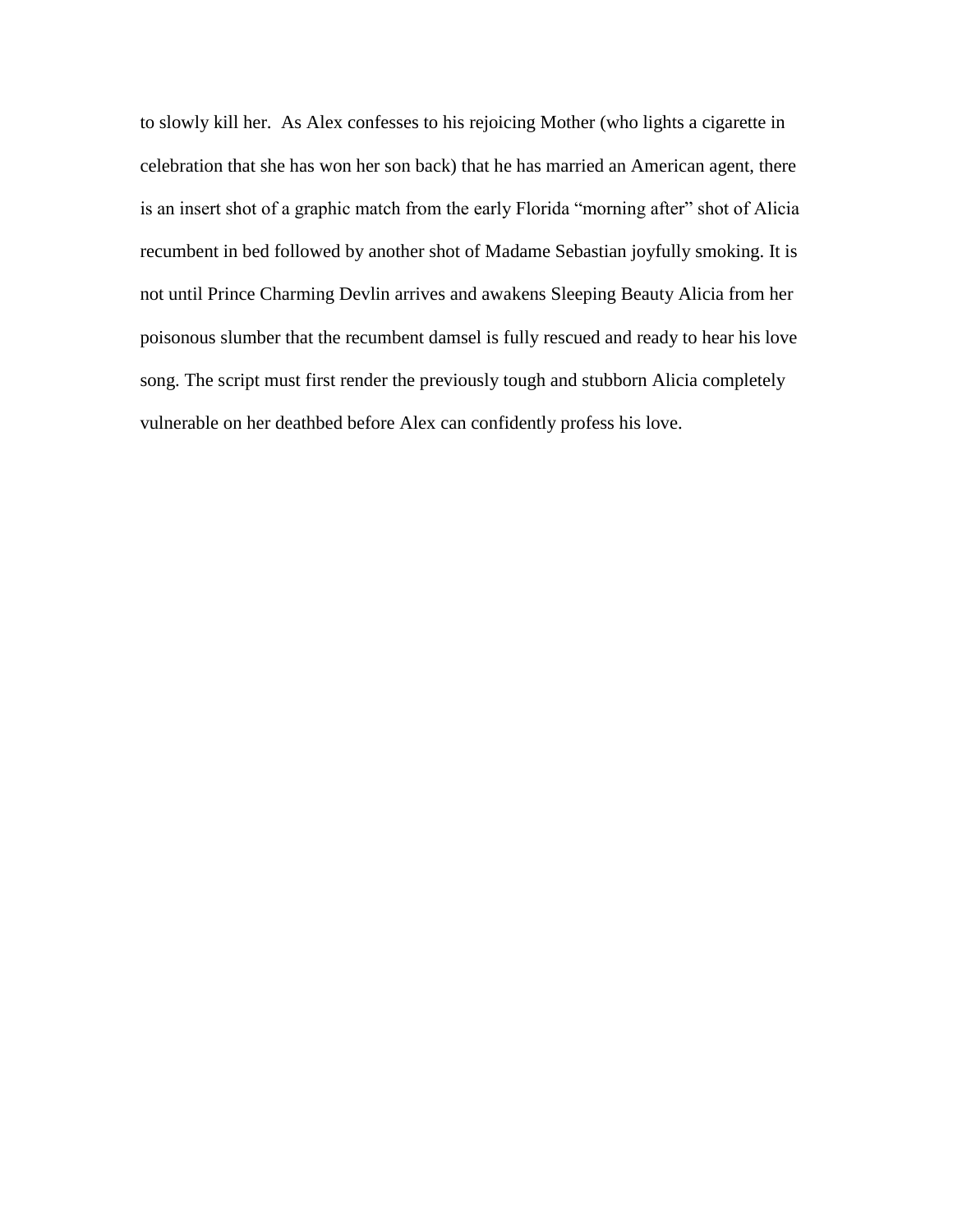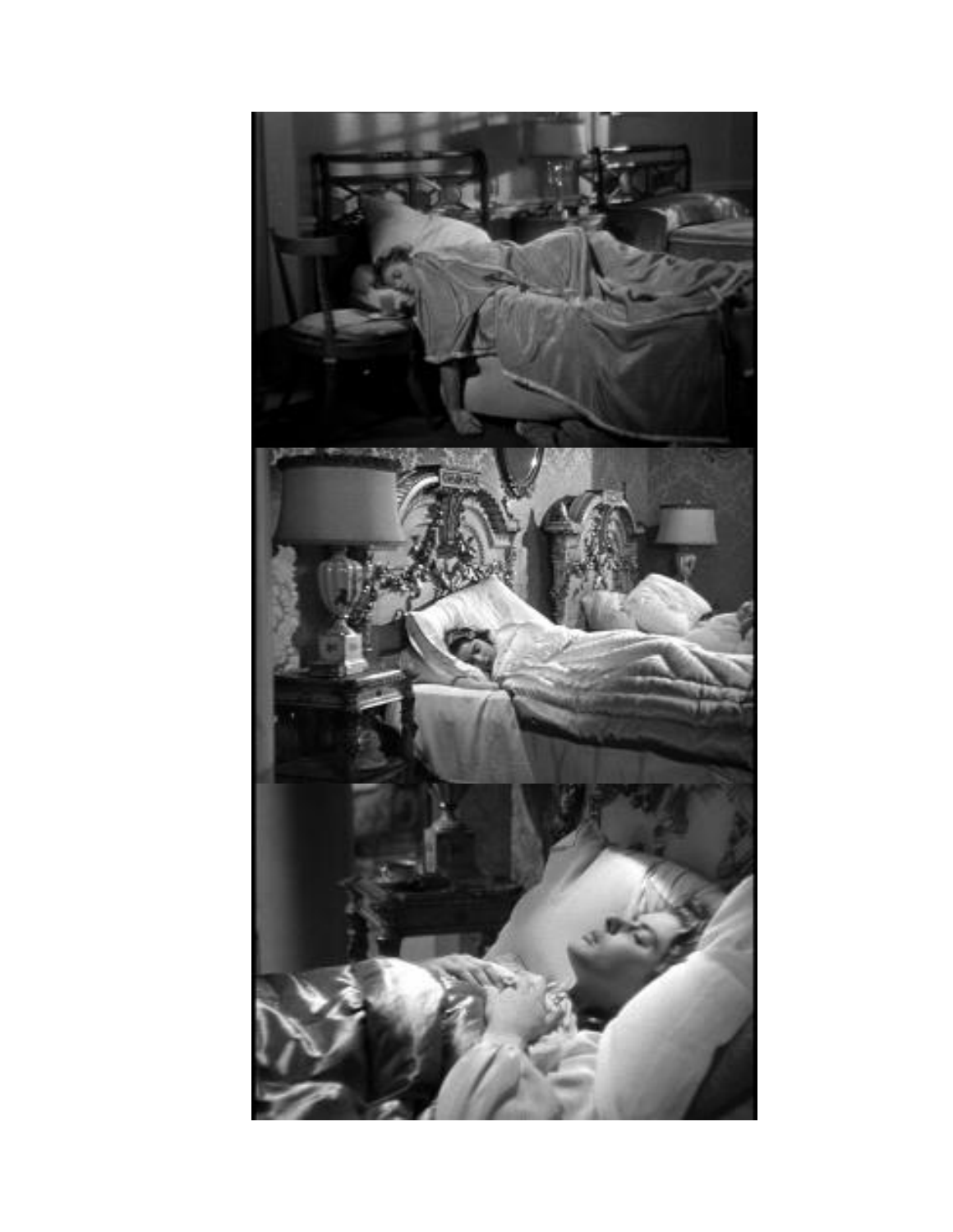#### Fig. 8 A global image pattern reclining in bed, weak and vulnerable

### **Stylized Drinks**

Hitchcock stylizes props in this film, and in particular he concerns himself with drinking. One of the knocks against Alicia, in addition to her alleged loose sexual morality, is her binge drinking of alcohol, which we witness first at her Miami bungalow party. The image of her lying in bed the morning after is replaced, via lap dissolve, with a choker close up of her head on the pillow, with Devlin's tall glass of remedy impinging on and dominating her face.The camera lingers significantly on the forgotten bottle of wine, left by Devlin, who has become distracted by the news of Alicia's dangerous/amorous assignment. Emile will panic over the wrong bottle of wine being served, and in keeping with the film's hard-boiled rules, because he openly displays emotion, he dies. In order to deflect attention from the outburst, Ben Hecht's script has Alex tease the deadly Eric Mathis with lines overdetermined with irony: "You know, Eric loves to go to the movies to cry. He's very sentimental." Later during the poisoning, there is a famous shot of the demitasse cup of lethal coffee placed in the foreground of a shot of Alicia. The prop cup used is reportedly enormous according to Hitchcock's specifications in order that it visually read as significant in the tableau.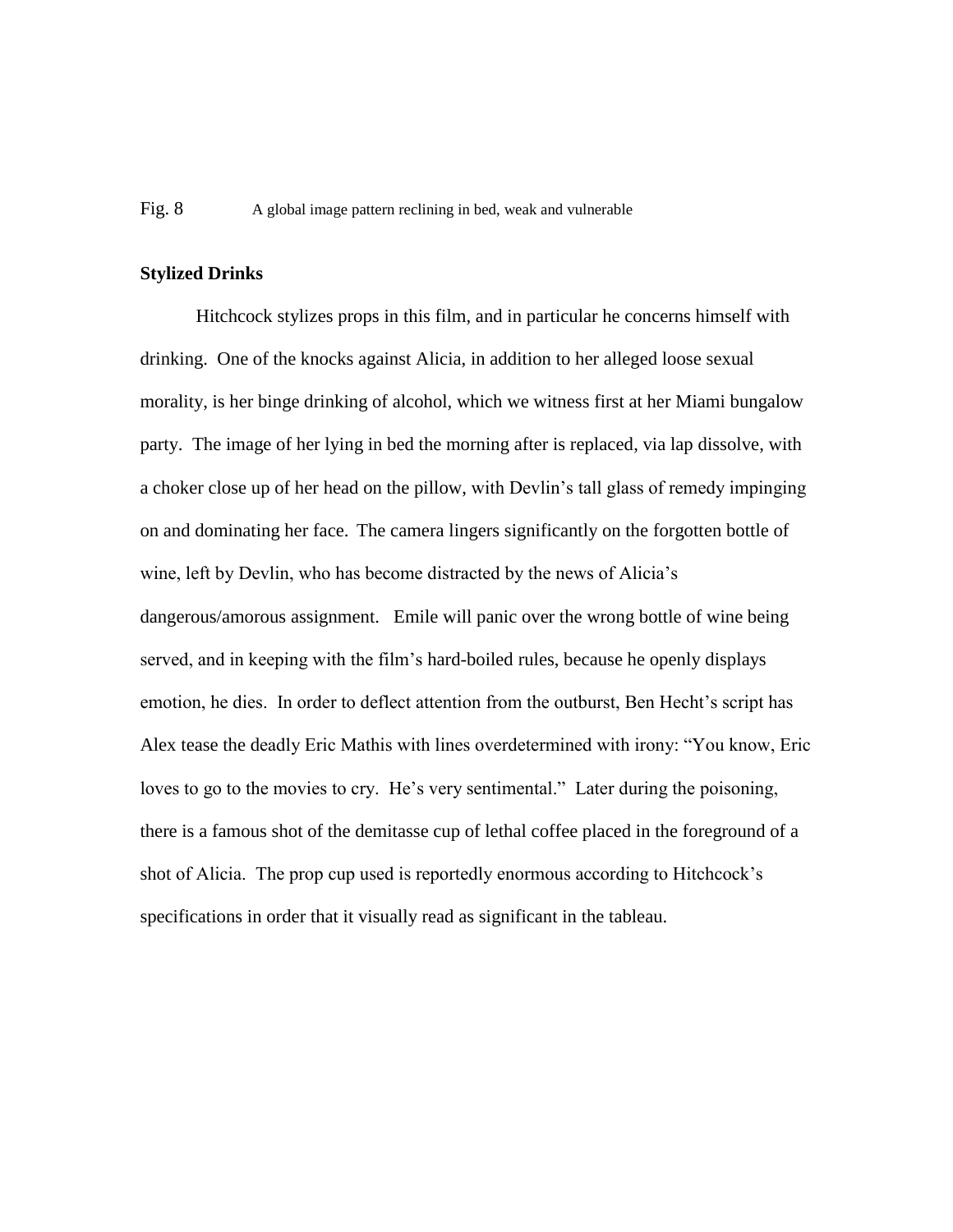

Fig. 9 "You'd better drink that. Go on, drink it. Finish it."/"Drink your coffee darling, it's getting cold." Notice how several shots of the poisonous witch Madame Sebastian show her armed with her deadly silver service in front of her.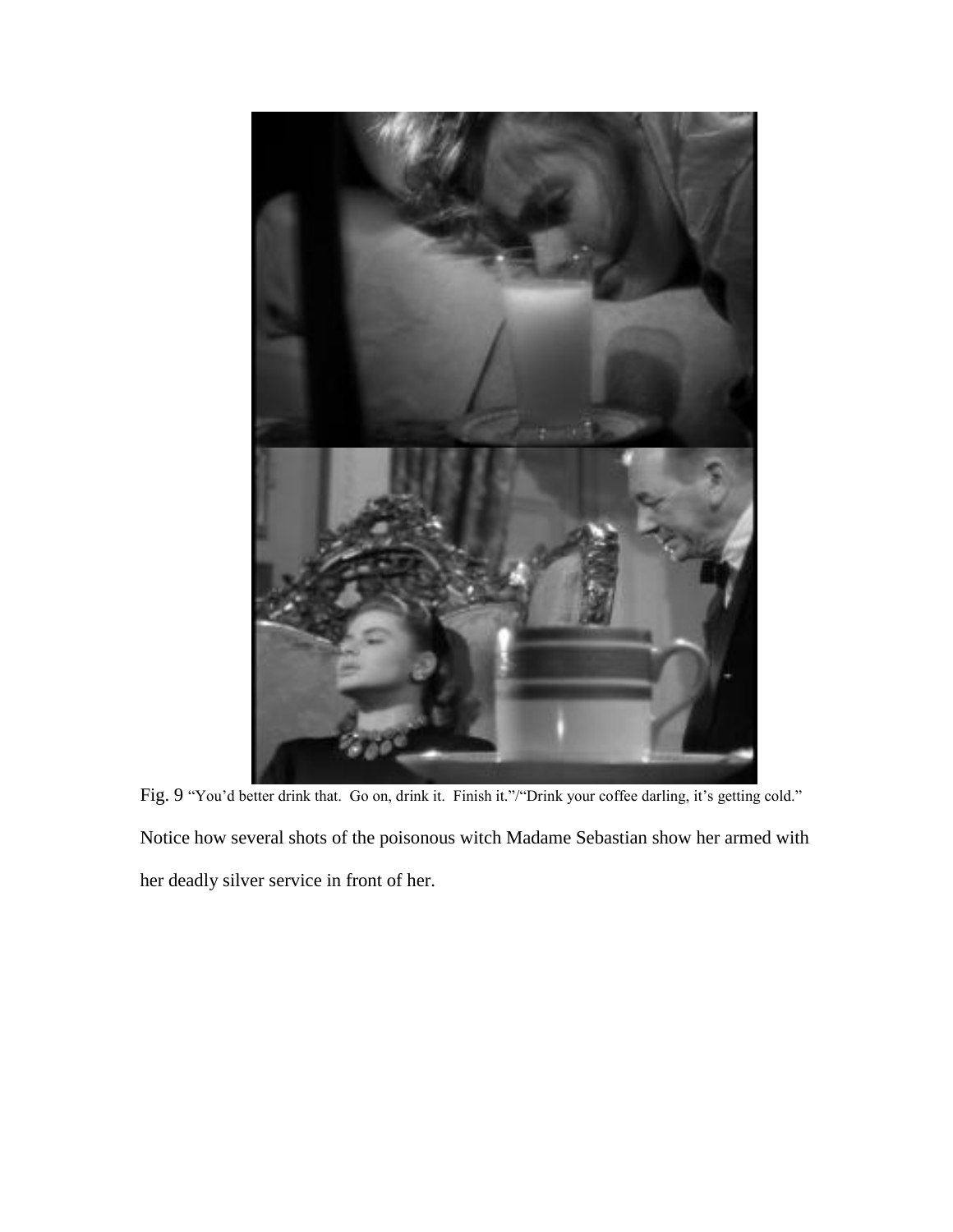

Fig. 10 Madame Sebastian securely positioned behind her weaponry

There are other moments where beverages visually loom large, such as the soft focus, low angle shot of Joseph (Alex Minotis), Sebastian's butler, pouring champagne with an array of empty glasses in the foreground, and even Hitchcock's cameo has him draining a glass, depleting the supply which will hasten Sebastian down to the wine cellar to discover Devlin and Alicia poking around. Even the Maguffin, the uranium ore, is kept in wine bottles.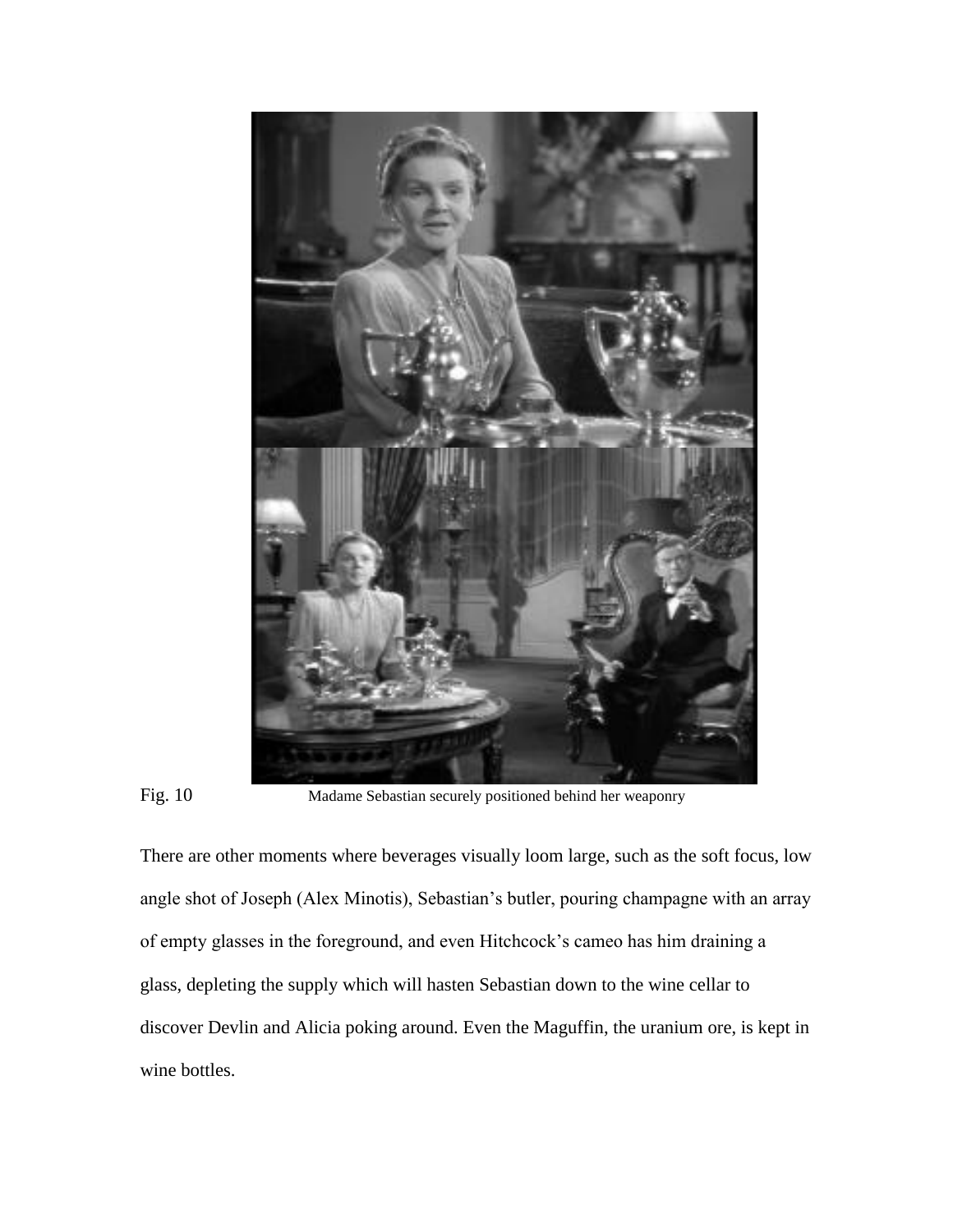

Fig. 11 Liquid death dominates the film, endorsed by its auteur

### **The Freudian scenario**

The Freudian scenario played out in the wine cellar has the intruding other man breaking the seal (or hymen) of the coveted wine and hastily trying to reseal it. The cuckolded husband first discovers wet spots in the sink and on the floor and then soon, the broken wax cap of the Pommard 1934. His rival has bested him, and worse, his wife's betrayal means certain death for the husband: "Look what they did to Emil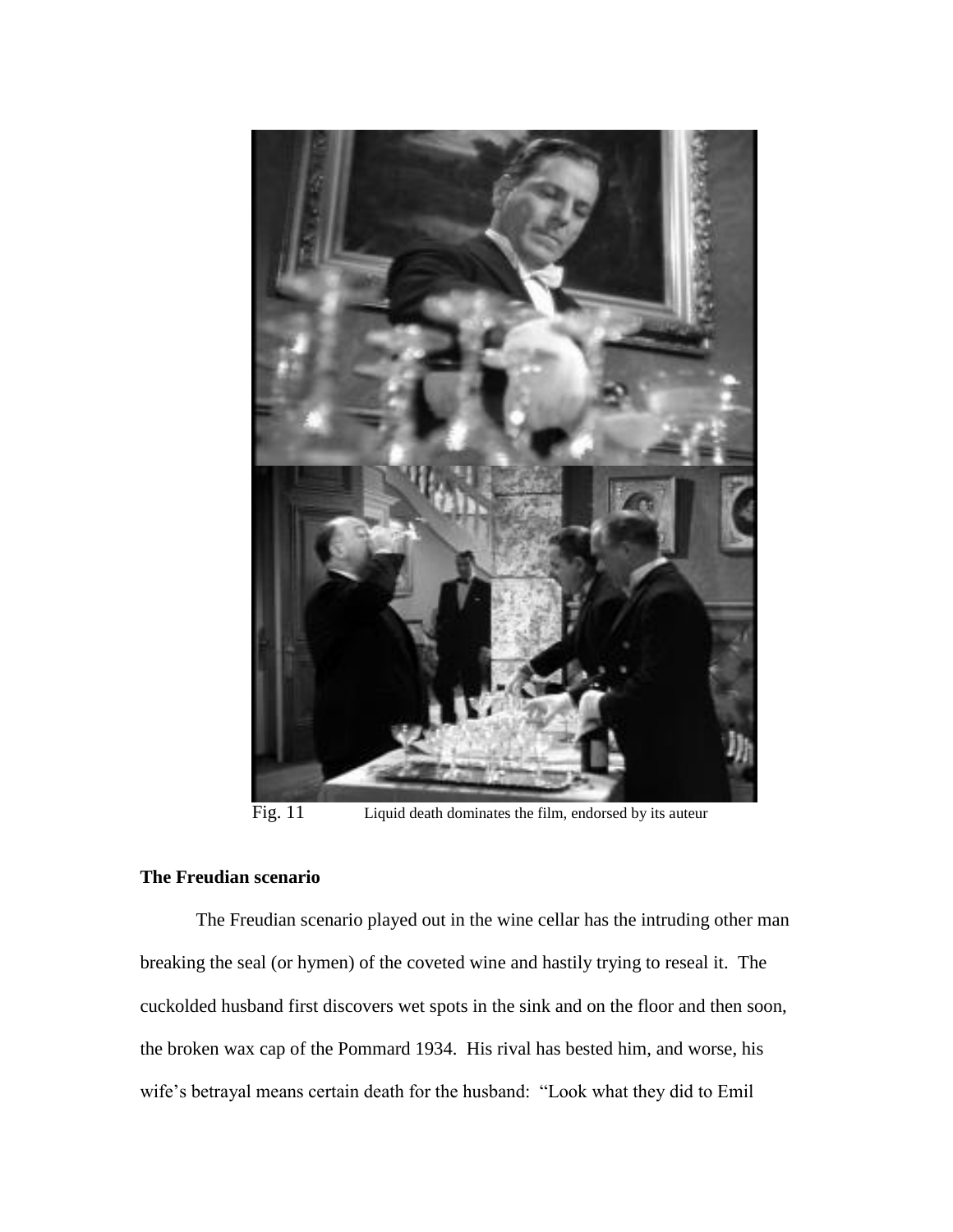Hupka!" Some students are unsure of this connection I forge between wine bottle and hymen. One student in particular articulated his complaint this way: "I just didn't really see how the two were connected. I know they're both like breaking a seal or whatever, but that doesn't mean that there's some kind of secret connection between the two. Sometimes things just are the way they are in films just because that's the way it happened. Not everything has a secret meaning associated with it, in my opinion." Fair enough and I understand skepticism. My argument is based on the evidence that the film is steeped in Freudian iconography and logic, from the Oedipal relationship between Alex and Madame Sebastian to Hitchcock's (and Hollywood's) love of Freud to the analogy made in the first Chapter between dream interpretation and film interpretation. The history of marriage revolves around just such an anxiety over property and insuring the virginity of wives so the husband can be assured her children are his so the first-born male can inherit the property (primogeniture). I agree that not "everything has a secret meaning associated with it," and those moments are categorized as functional, however, stylized moments like these, like every Chekhovian gun on the wall (see the *Blue Velvet* Chapter), are significant.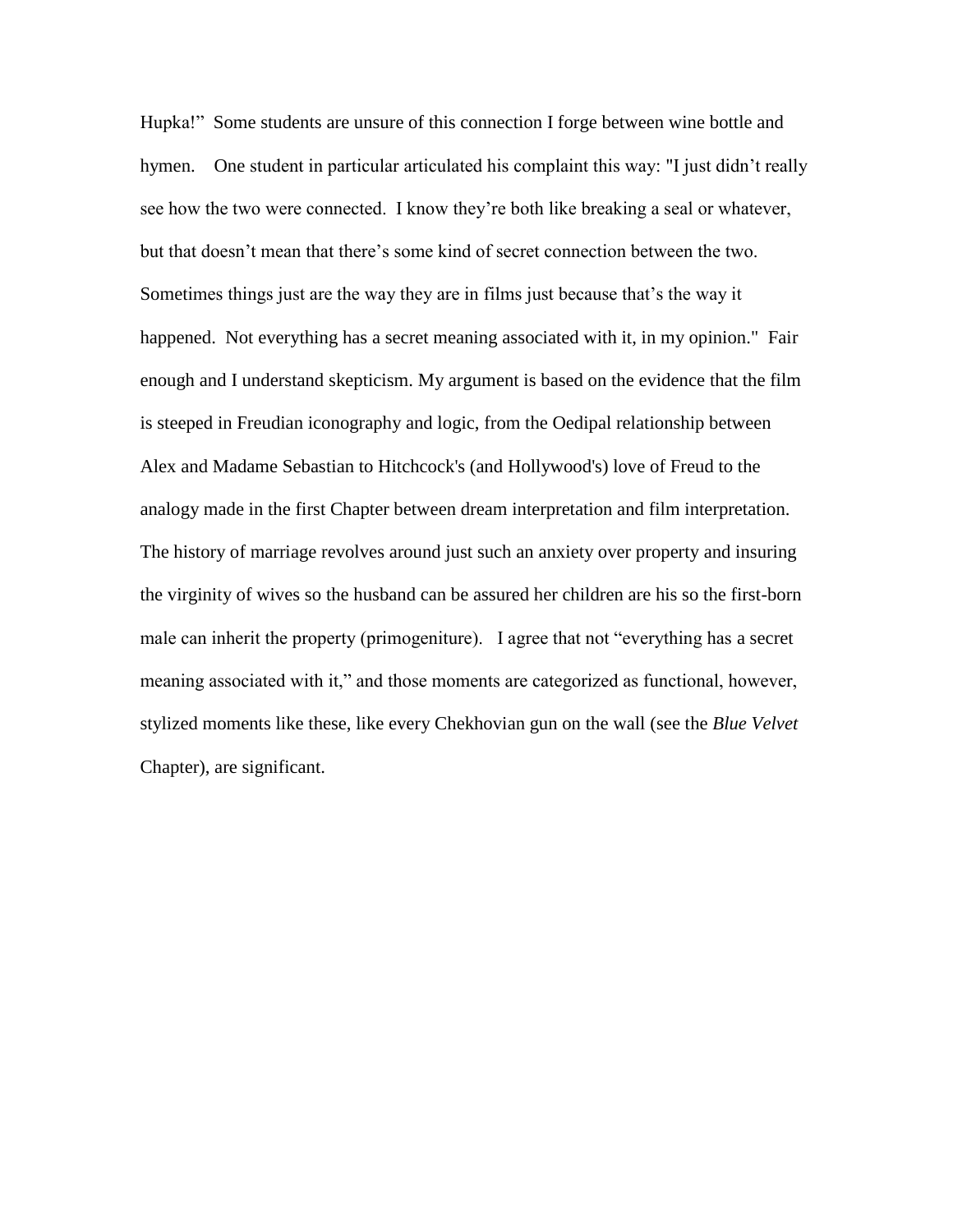

Fig. 12

The betrayed husband discovers his cuckoldry

In a lap dissolve from Alex holding the evidentiary resealed bottle the image faded in is a god shot of Alex making him look tiny and impotent. Here Hitchcock borrows a stylized gesture from a film (*Shadow of a Doubt*) he made three years before. As discussed in Chapter One, once Young Charlie learns the truth about her murderous Uncle, Hitchcock zooms out from an ascending crane shot to depict the now initiated girl "falling from grace due to knowledge gained and paradise lost" as did Adam and Eve in Genesis. As we look upon this tiny Alex, we see him walk in a daze across the chessboard patterned floor, effectively casting him as a pawn in this espionage chess match. And then he must climb the stairs that lead to knowledge, Mother, murder.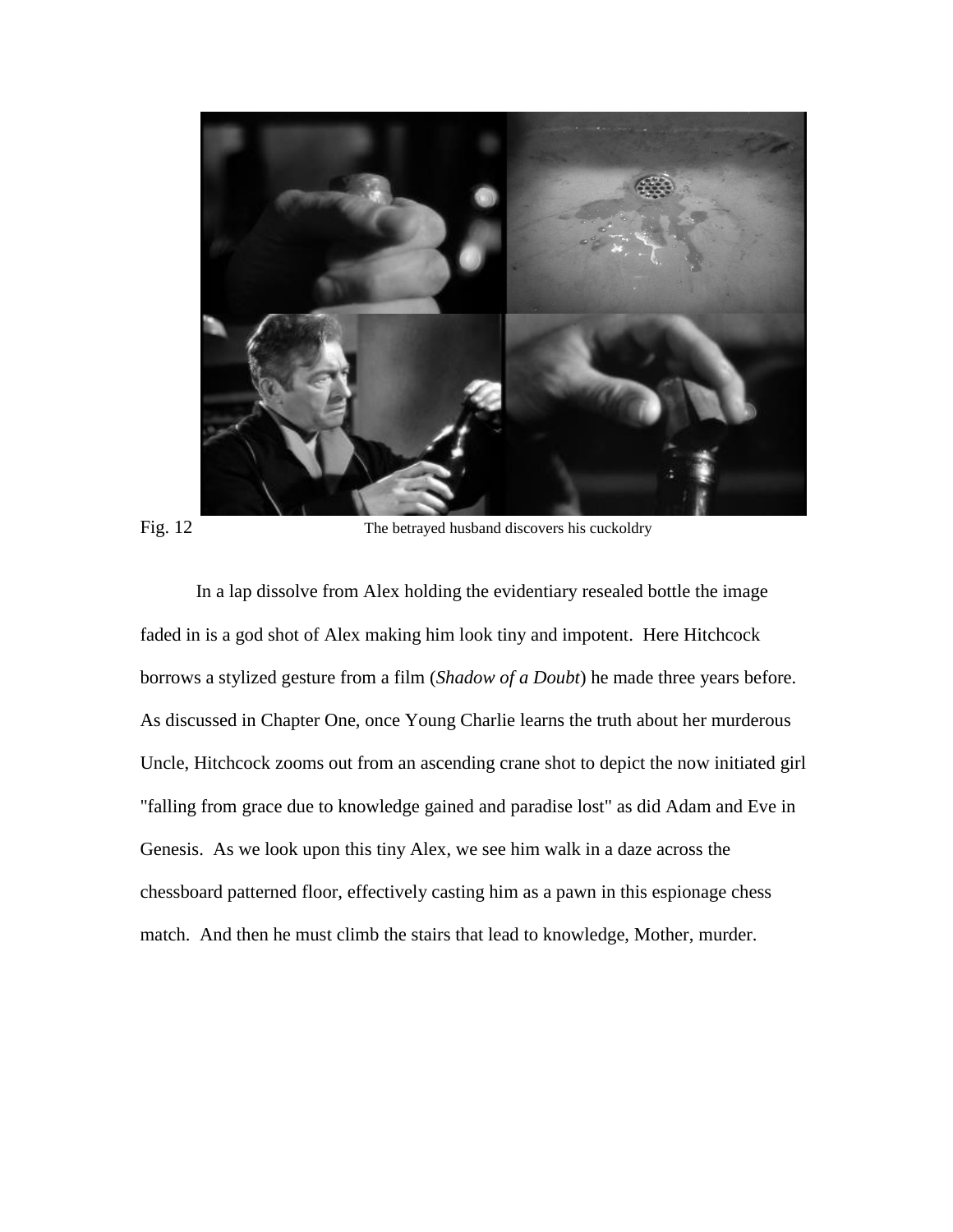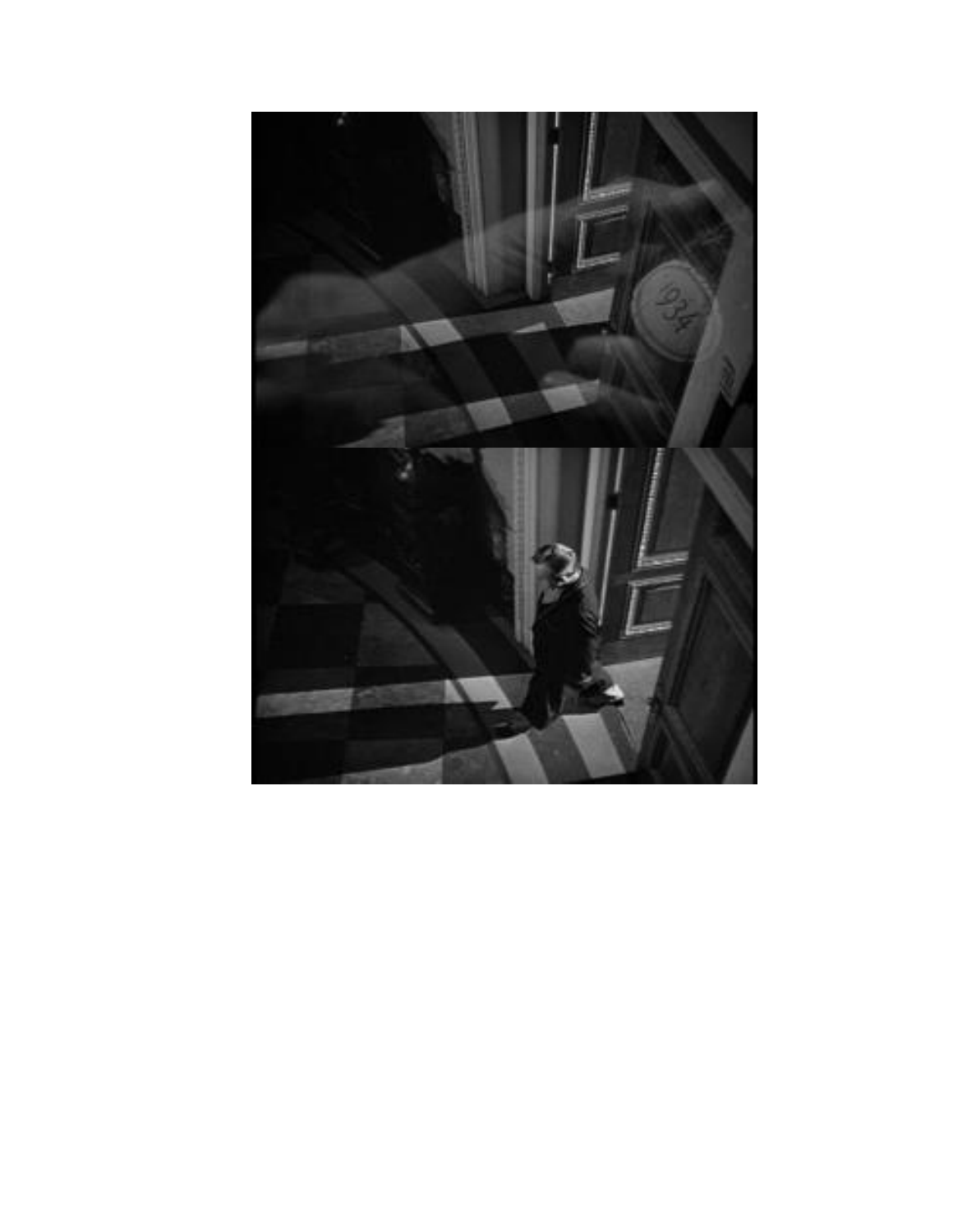

Fig. 13 The pawn discovers his place on the chessboard and must climb the stairs to inform his Queen

# **The Stairs Fatale**

 It is clear that Madame Sebastian is firmly associated with the great stairs in the Sebastian mansion when we first enter it and see through Alicia's eyes for the first time Madame Sebastian at the top of the stairs.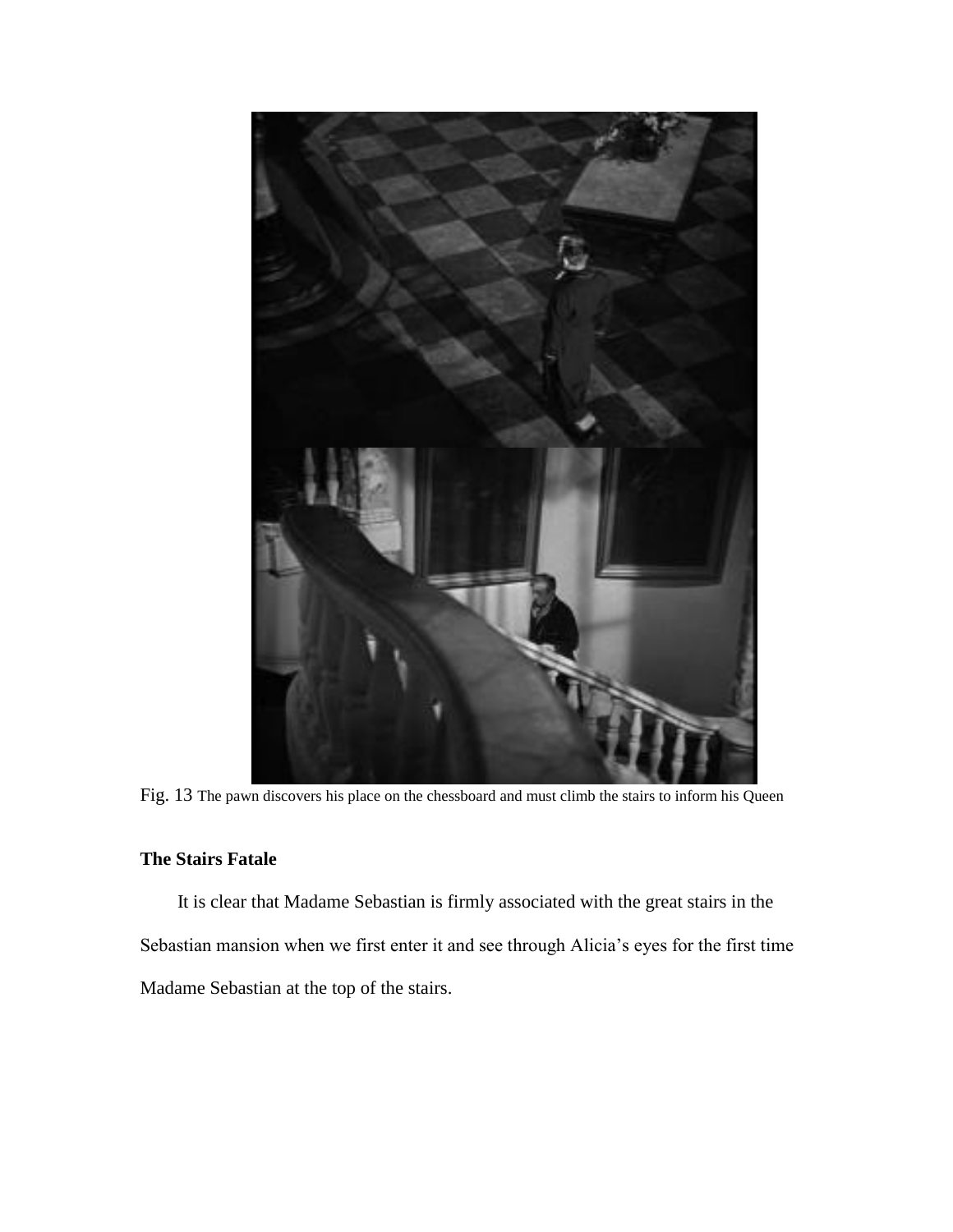

Fig. 14 Madame Sebastian spatially associated with the power at the top of the stairs

The Freudian family romance is continued once Alex, the former middle-aged bachelor, gathers the courage to confess his weakness to his domineering Mother. As he sits at the foot of her bed, he forms a telling tableau that features his image replicated in both the mirror to his left and in the photo portrait on the table to his right. Alex remains in Lacan's "mirror stage."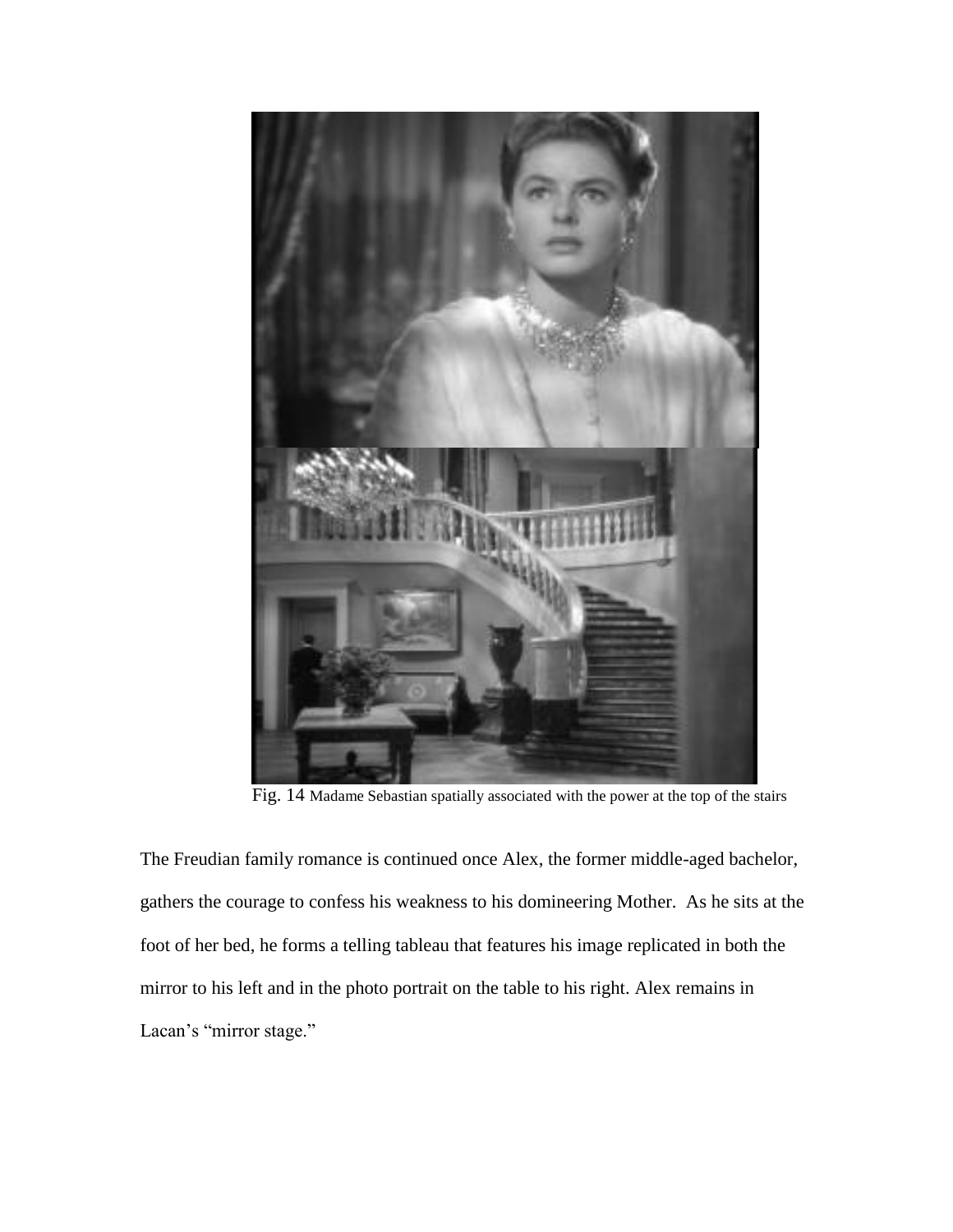



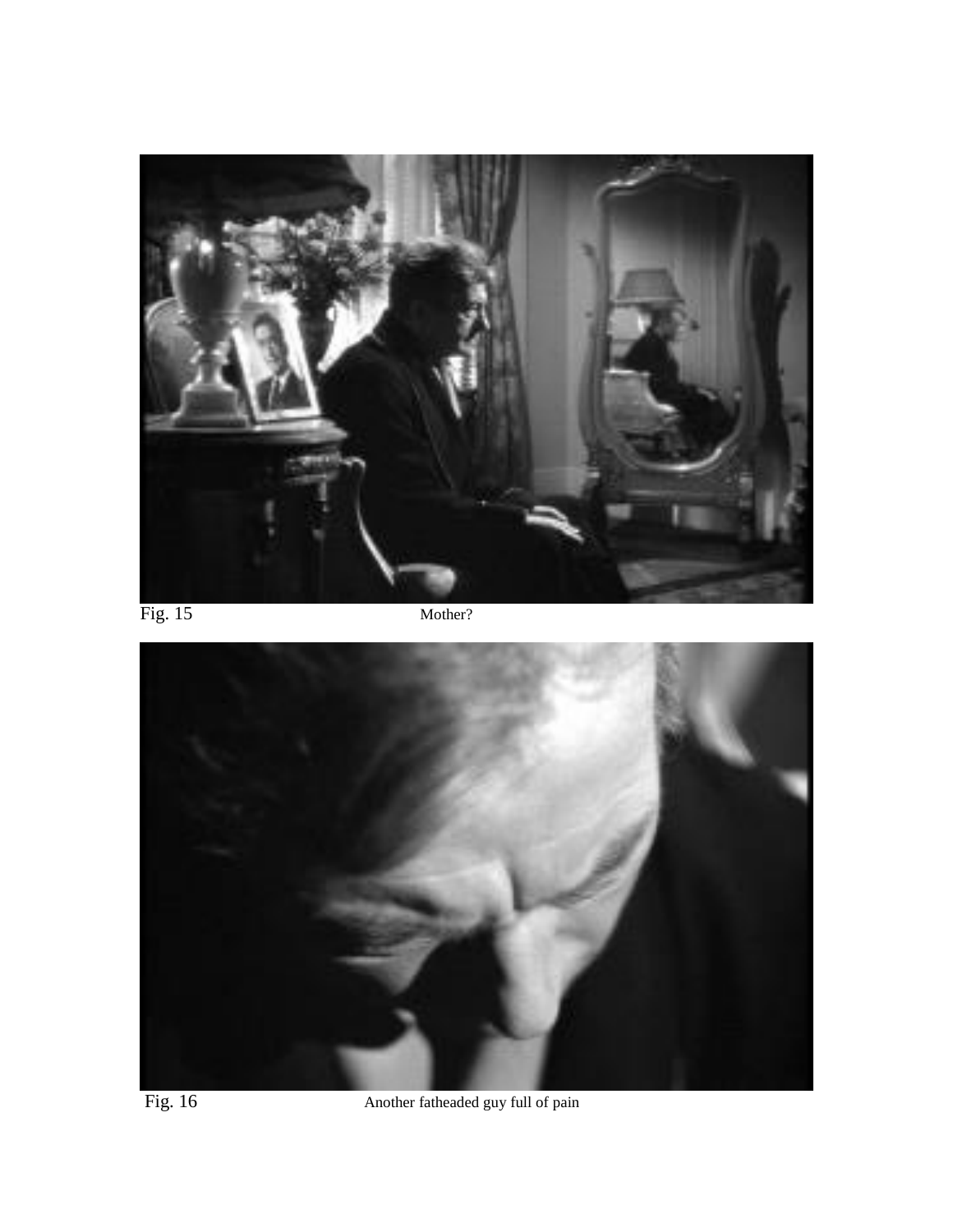Steeped in his narcissism, he submits to his mother's will and is gladly instructed by her. In the earlier scene after the wedding where he demands the keys and defies his mother in favor of Alicia, we see the bed pole separating them, but now in his defeat her bed pole contains him with her. As she circles round the bed and joins him in this containment, she lectures him with an ironic verbal description of the tableau we witness: "You barred me from that episode. Let me arrange this one."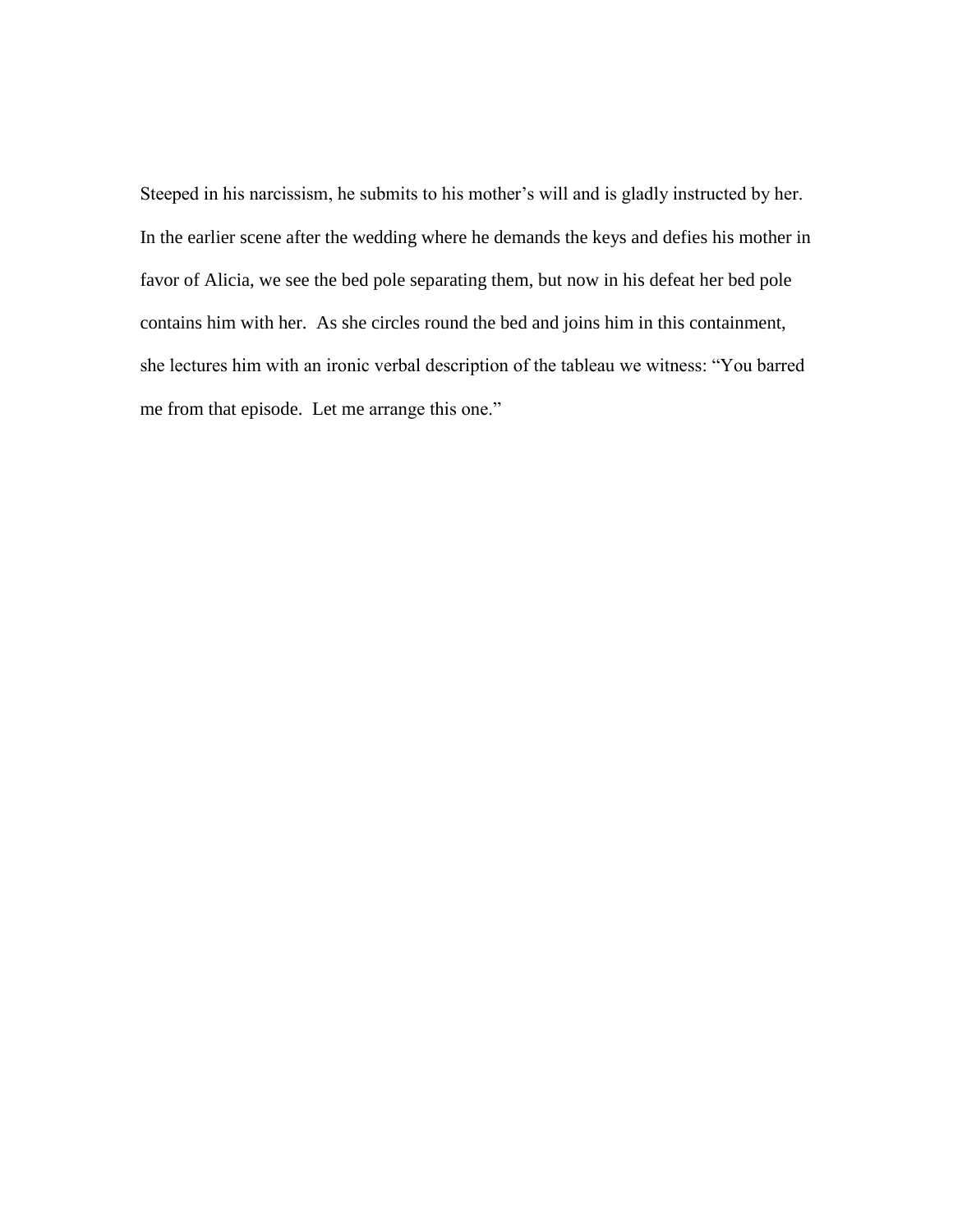

Fig. 17 Alex's brief independence expressed by a distancing bedpost is dashed by its later claustrophobic inclusion

It is significant that each time we witness the newlyweds ascend the stairs, their journey to the top is always edited out, stylistically cut short. The stairs are fetishized to a certain extent with the virtuoso descending shot from the top down to the zoom reveal of Alicia holding the wine cellar key, perhaps expressing Alicia's temporary upper hand over the former holder of keys, Madame Sebastian.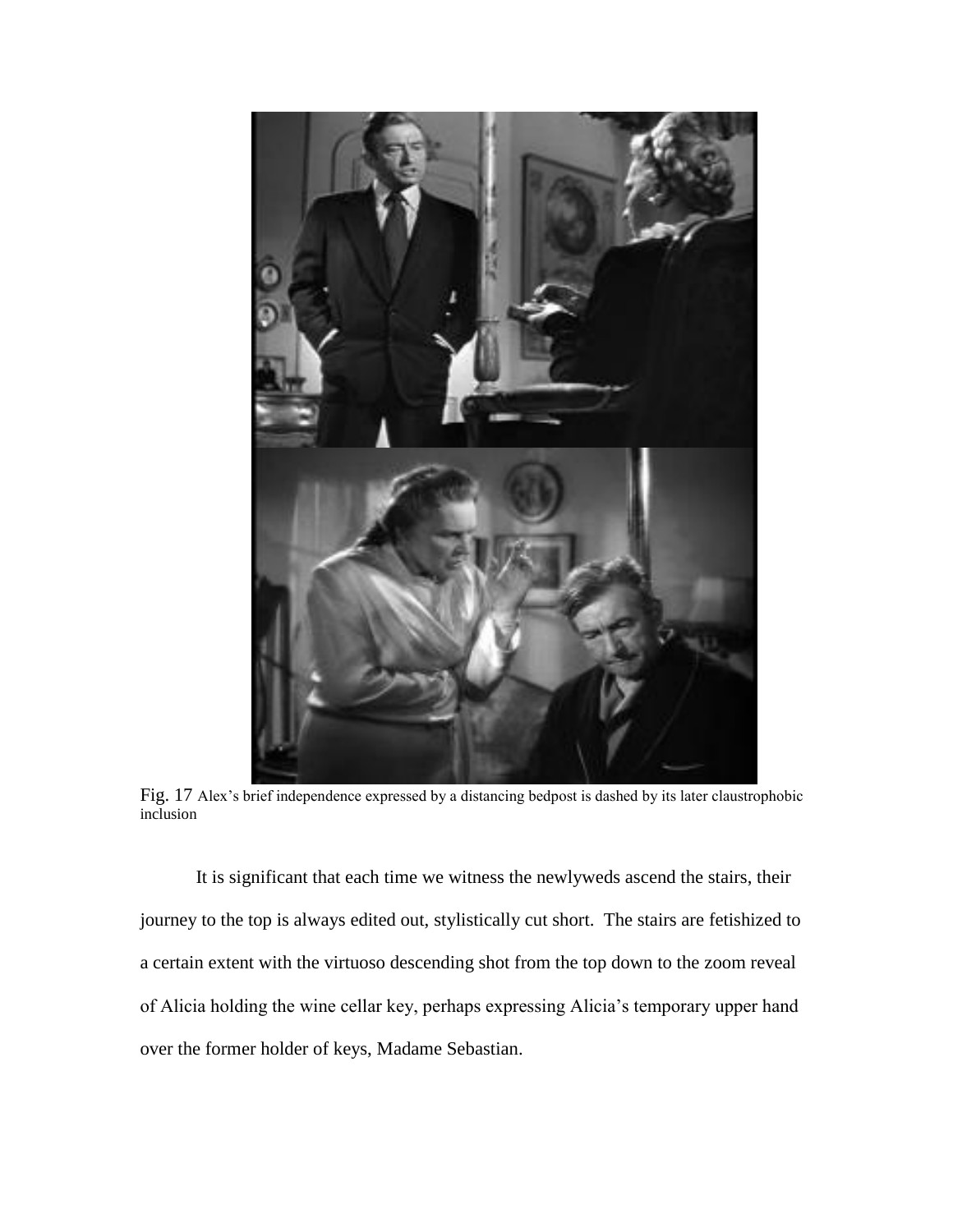

Fig. 18 The virtuosic descending shot fetishizes the stairs

That spectacular shot is mimicked in the wine cellar when Alex walks with Joseph right into a choreographed tight close up of Alex' hand revealing the absence of the key. The final chilling montage of Devlin rescuing Alicia as they descend the stairs with the Sebastians in tow represents Devlin's triumph of the stairs (he decides to climb up uninvited in order to discover his distressed damsel), and is echoed at the film's end when Alex is forced to ascend the outdoor steps of the mansion to answer Eric's beckoning to certain death.